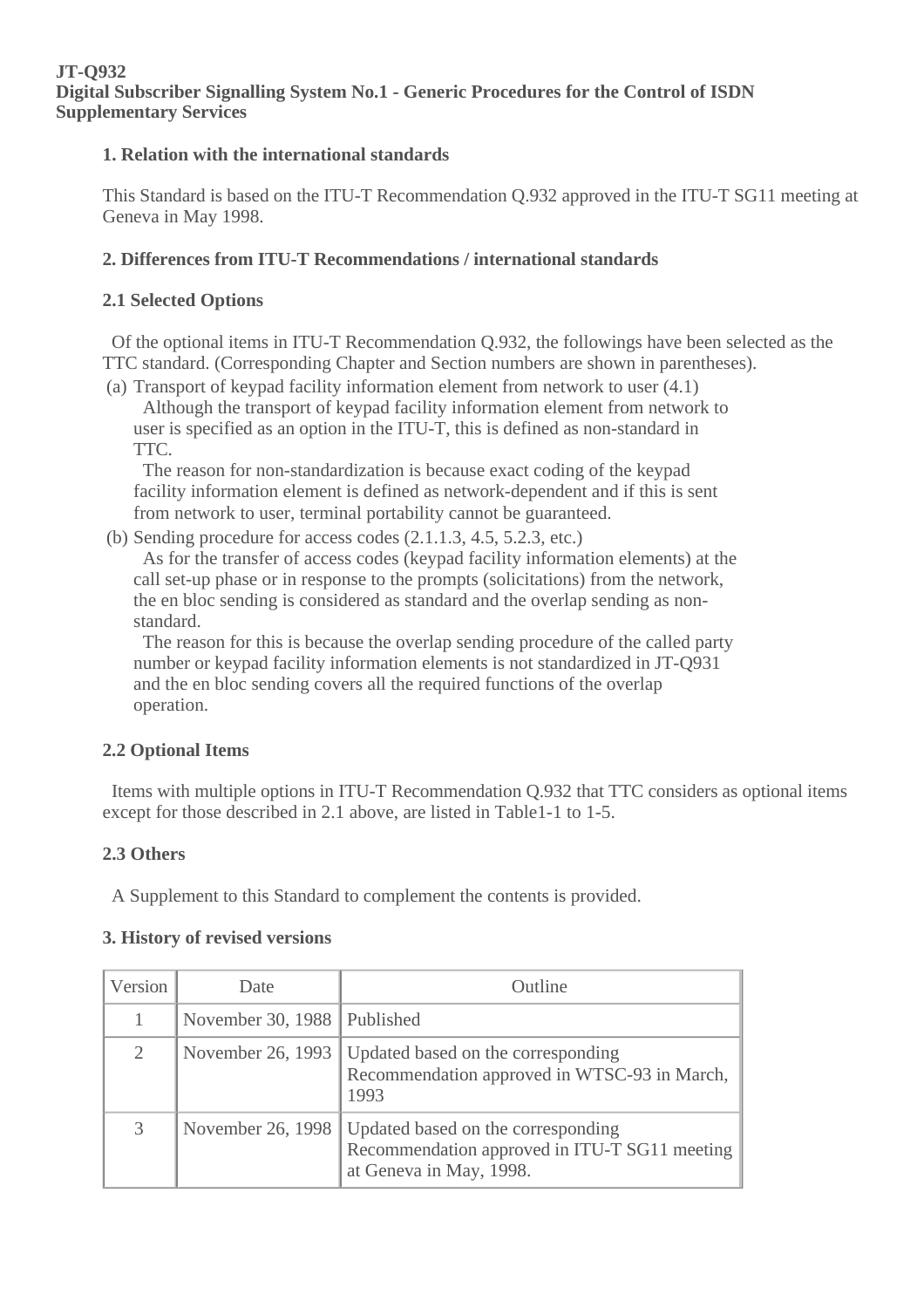# **4. Remarks**

Sufficient attention must be paid to the following items in applying the TTC JT-Q932 Standard.

- (1) Compatibility checking of options in 2.2 above is required between the communicating user and network based on this Standard.
- (2) Exact applications of the common information element procedure (using Facility information elements) among the functional procedures to individual supplementary services are out of the scope of this Standard.
- (3) Items that are specified in the ITU-T Recommendation but not standardized by TTC as described in section 2 above of this Summary remain in the main body of the TTC Standard with the note that they are non-standard in the TTC Standard at each appropriate part. This is to clarify the relation between the contents of this Standard and the ITU-T Recommendation,

| No.            | Item (Where referred)                                                                                                                                               | Options                                                                             | $*1$                  | Provision/<br><b>Selection Side</b> | <b>Condition for Selection</b><br>and Remarks                                                               |
|----------------|---------------------------------------------------------------------------------------------------------------------------------------------------------------------|-------------------------------------------------------------------------------------|-----------------------|-------------------------------------|-------------------------------------------------------------------------------------------------------------|
| $\mathbf{1}$   | Generic procedures<br>to be supported $(3)$                                                                                                                         | a. Keypad protocol<br>b.Featuer key<br>management protocol<br>c. Functinal protocol | A                     | Network                             | Multiple options may<br>be selected.                                                                        |
| $\mathfrak{2}$ | Allocation of service<br>profile $(2.1.1.2)$                                                                                                                        | a. One per interface<br>b. Multiple per interface                                   | E<br>$\Omega$         | Network                             | Necessary to apply the<br>terminal identification<br>procedure (Annex A)<br>in case that b. is<br>selected. |
| 3              | Generic Notification<br>procedure (9)                                                                                                                               | a. Not supported<br>b. Supported                                                    | E<br>$\Omega$         | Network                             |                                                                                                             |
| $\overline{4}$ | Terminal<br>identifications<br>procedure (Annex A)                                                                                                                  | a. Not supported<br>b. Supported                                                    | E<br>$\Omega$         | Network                             |                                                                                                             |
| 5              | Channel identification<br>information element<br>in SETUP message to<br>establish NCICS<br>connection at<br>originating interface<br>(10.1.1.1)                     | a. Not included<br>b. Included                                                      | ${\bf E}$<br>$\Omega$ | User                                |                                                                                                             |
| 6              | Channel identification<br>information element<br>in CALL<br><b>PROCEEDING</b><br>message to establish<br>NCICS connection at<br>originating interface<br>(10.1.1.3) | a. Not included<br>b. Included                                                      | E<br>$\Omega$         | Network                             |                                                                                                             |
| $\tau$         | Channel identification<br>information element<br>in SETUP message to<br>establish NCICS<br>connection at<br>terminating interface<br>(10.1.2.1)                     | a. Not included<br>b. Included                                                      | E<br>$\Omega$         | Network                             |                                                                                                             |

Table 1-1 List of optional items (of general nature)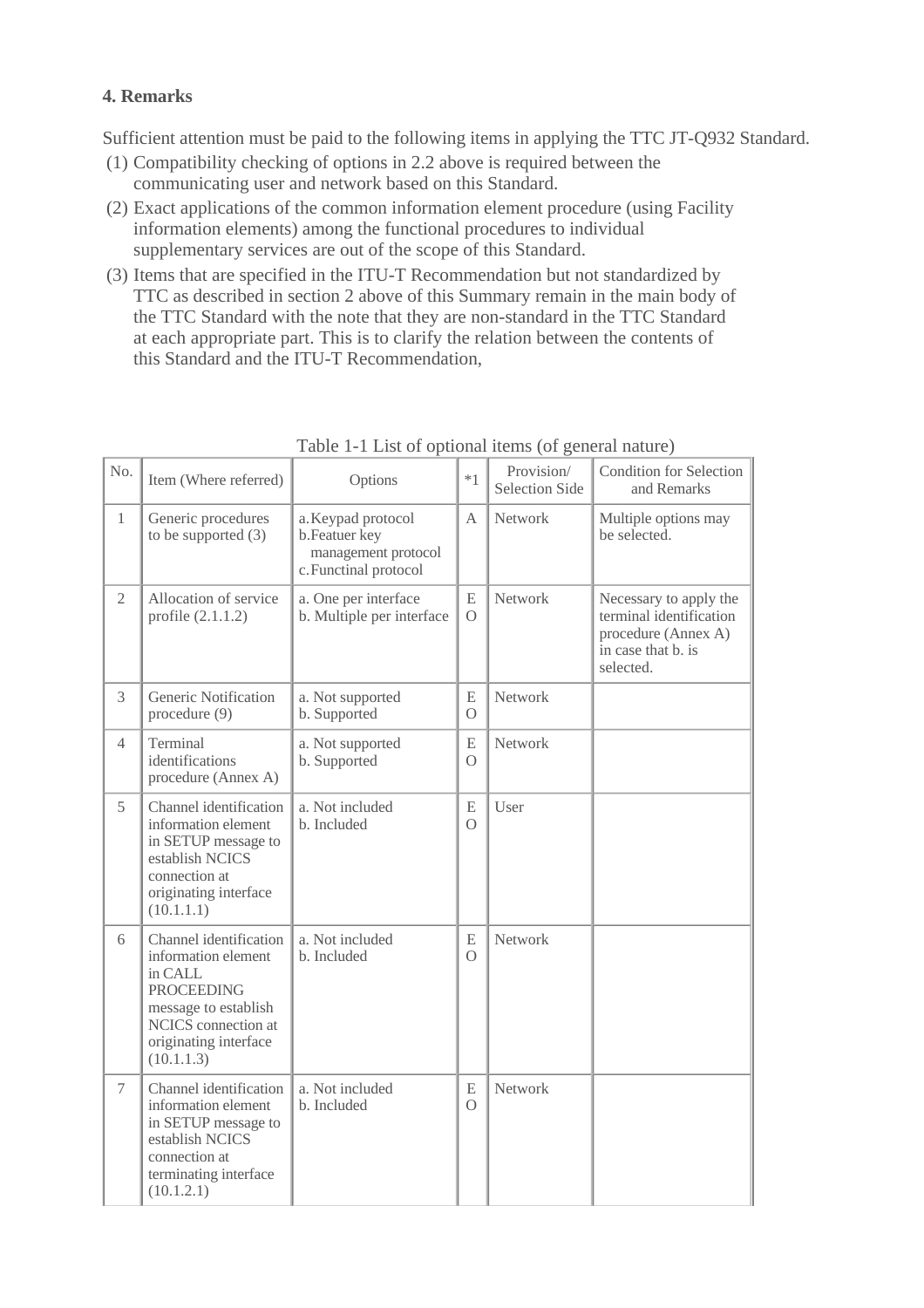| 8  | Channel identification<br>information element<br>in CALL<br><b>PROCEEDING</b><br>message to establish<br>NCICS connection at<br>terminating interface<br>(10.1.2.2) | a. Not included<br>b. Included | E<br>$\Omega$ | User           |  |
|----|---------------------------------------------------------------------------------------------------------------------------------------------------------------------|--------------------------------|---------------|----------------|--|
| 9  | Second Cause<br>information element<br>in RELEASE<br>message retransmitted<br>by user on the expiry<br>of T308 (10.1.3.2)                                           | a. Not included<br>b. Included | E<br>$\Omega$ | User           |  |
| 10 | Second Cause<br>information element<br>in RELEASE<br>message retransmitted<br>by network on the<br>expiry of T308<br>(10.1.3.3)                                     | a. Not included<br>b. Included | E<br>$\Omega$ | <b>Network</b> |  |

\*1 Option selection E:Essential, O:Optional, A:Selection of one or multiple options

|     |                                                                                                           | $\mu$ and $\mu$ and $\sigma$ between $\mu$ and $\sigma$ and $\mu$ and $\mu$ $\mu$ $\sigma$ $\mu$ $\sigma$ $\sigma$ $\sigma$ |               |                              |                                               |
|-----|-----------------------------------------------------------------------------------------------------------|-----------------------------------------------------------------------------------------------------------------------------|---------------|------------------------------|-----------------------------------------------|
| No. | Item (Where referred)                                                                                     | Options                                                                                                                     | $*1$          | Provision/<br>Selection Side | <b>Condition for Selection</b><br>and Remarks |
| 11  | Information request<br>procedure for keypad<br>protocol (2.1.1.3/4.5)                                     | a. Not supported<br>b. Supported                                                                                            | E<br>$\Omega$ | Network                      |                                               |
| 12  | Supplementary<br>service<br>indication/notification<br>from network to user<br>for keypad protocol<br>(3) | a. Not supported<br>b. Supported                                                                                            | E<br>$\Omega$ | Network                      |                                               |
| 13  | Prompting using<br>display info. element<br>(4.1/4.4.1)                                                   | a. Not supported<br>b. Supported                                                                                            | S             | Network                      |                                               |
| 14  | Use of in-band tones/<br>announcements<br>(4.1/4.4.1)                                                     | a. Not supported<br>b. Supported                                                                                            | S             | <b>Network</b>               |                                               |
| 15  | Number of stages for<br>sending information<br>(4.4.1)                                                    | a. 1 (no prompt)<br>b. Multiple                                                                                             | S             | Network                      |                                               |
| 16  | Message carrying<br>keypad facility info.<br>Element $(4.4.1)$                                            | a. SETUP<br>b. INFORMATION                                                                                                  | S             | Network                      |                                               |
| 17  | Network responses to<br>user requests<br>(4.5.2.1)                                                        | a. Call clearing<br>b. Send CALL PROC.<br>c. Send INFORMATION<br>d. Prompt the user<br>e. Wait for more info.               | S             | Network                      |                                               |
| 18  | Phase of invocation<br>(4.4.1)                                                                            | a. Call set up phase<br>b. Active phase<br>c. Call clearing phase                                                           | S             | <b>Network</b>               |                                               |

Table 1-2 List of optional items (concerning keypad protocol)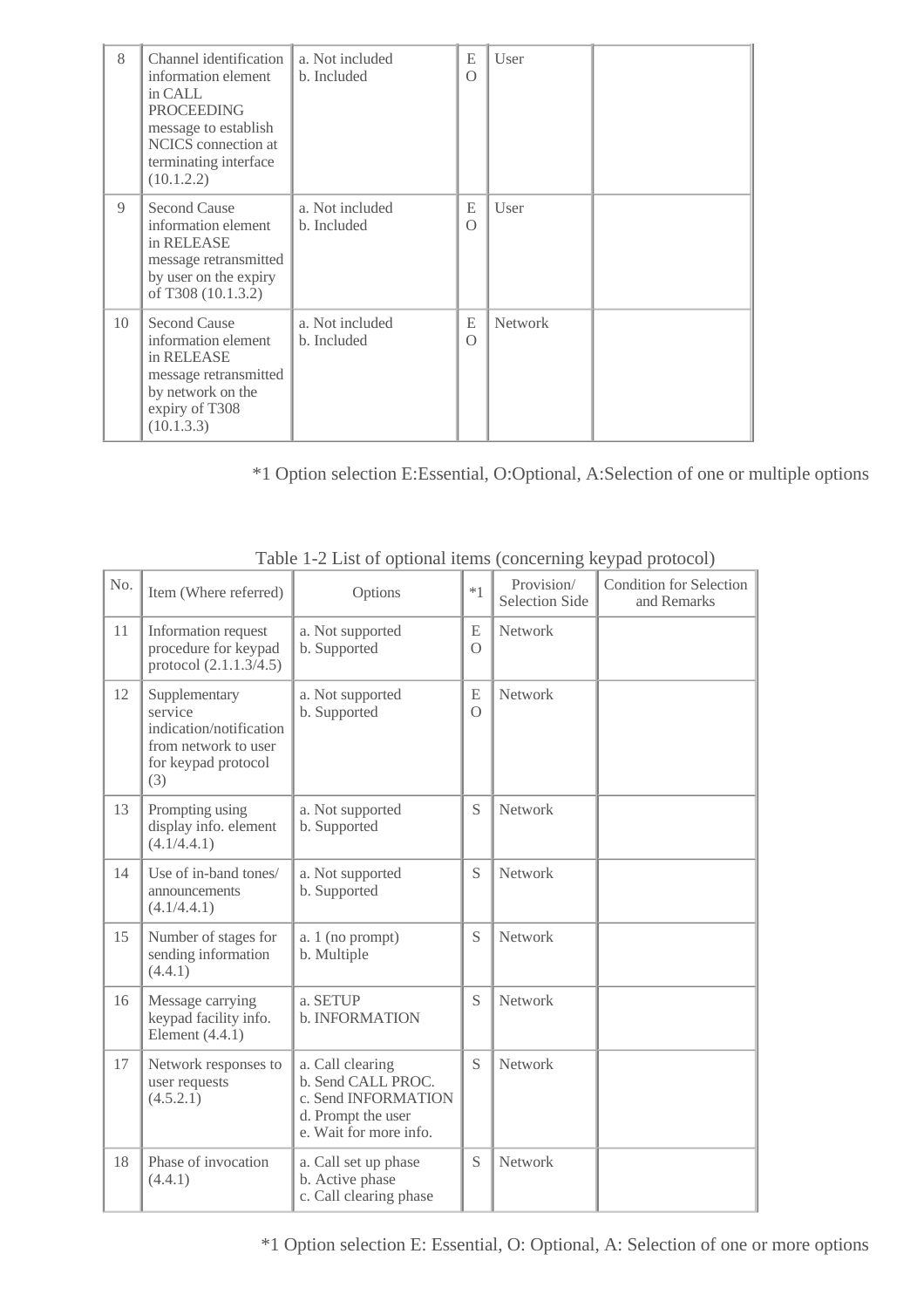| No. | Item (Where referred)                                                                                            | Options                                                                                                                                                                    | $*1$          | Provision/<br><b>Selection Side</b> | <b>Condition for Selection</b><br>and Remarks                                     |
|-----|------------------------------------------------------------------------------------------------------------------|----------------------------------------------------------------------------------------------------------------------------------------------------------------------------|---------------|-------------------------------------|-----------------------------------------------------------------------------------|
| 19  | Supplementary<br>service<br>indication/notification<br>from network to user<br>for feature key<br>management (3) | a. Not supported<br>b. Supported                                                                                                                                           | E<br>$\Omega$ | Network                             |                                                                                   |
| 20  | Use of call reference<br>at invocation of non-<br>call associated<br>service (5.2.2.1)                           | a. Use of dummy call<br>reference<br>b. Use of call reference of<br>call being set up                                                                                      | A             | User                                |                                                                                   |
| 21  | Use of call reference<br>at invocation of call<br>associated service<br>(5.2.2.1/5.2.5.1)                        | a. Use of call reference of<br>associated call<br>b. Use of dummy call<br>(reference)                                                                                      | А             | User                                | b. is applicable only<br>when single call<br>reference is required<br>for one CES |
| 22  | Information request<br>procedures for feature<br>key management<br>protocol<br>(2.1.7.3/5.2.3.1.2)               | a. Not supported<br>b. Supported                                                                                                                                           | E<br>$\circ$  | Network                             |                                                                                   |
| 23  | Normal responses to<br>feature activation<br>request $(5.2.3.1)$                                                 | a. Return feature<br>indication info.<br>Element<br>b.Prompt for more<br>information<br>c. Implicit response<br>d.Return one of<br>Signal/Cause/ Display<br>info. Elements | S             | Network                             |                                                                                   |
| 24  | Responses to feature<br>activation request on                                                                    | a. Return some response<br>b. Ignore request                                                                                                                               | S             | Network                             |                                                                                   |
|     | error conditions<br>(5.2.3.2)                                                                                    | a. Not clear call<br>b. Clear call                                                                                                                                         | S             | Network                             |                                                                                   |
| 25  | Response when a. is<br>selected for the first<br>part of 18 above<br>(5.2.3.2)                                   | a. Return feature<br>indication info.<br>Element<br>b.Prompt for more<br>information<br>c.Implicit response<br>d.Return one of<br>Signal/Cause/ Display<br>info. Elements  | S             | Network                             |                                                                                   |
| 26  | Call state when<br>feature indication is<br>sent (5.2.4.1)                                                       | a. Any state<br>b.Only at specific call<br>state(s)                                                                                                                        | S             | Network                             |                                                                                   |
| 27  | Number of feature<br>indications in one<br>message (5.2.4.1)                                                     | a. Possibly more than one<br>b. Only one                                                                                                                                   | S             | Network                             |                                                                                   |
| 28  | Service deactivation<br>procedures $(5.2.4.2)$                                                                   | a. Use of same feature key<br>b. Use of different feature<br>key                                                                                                           | S             | Network                             |                                                                                   |

Table 1-3 List of optional items (concerning feature key management protocol)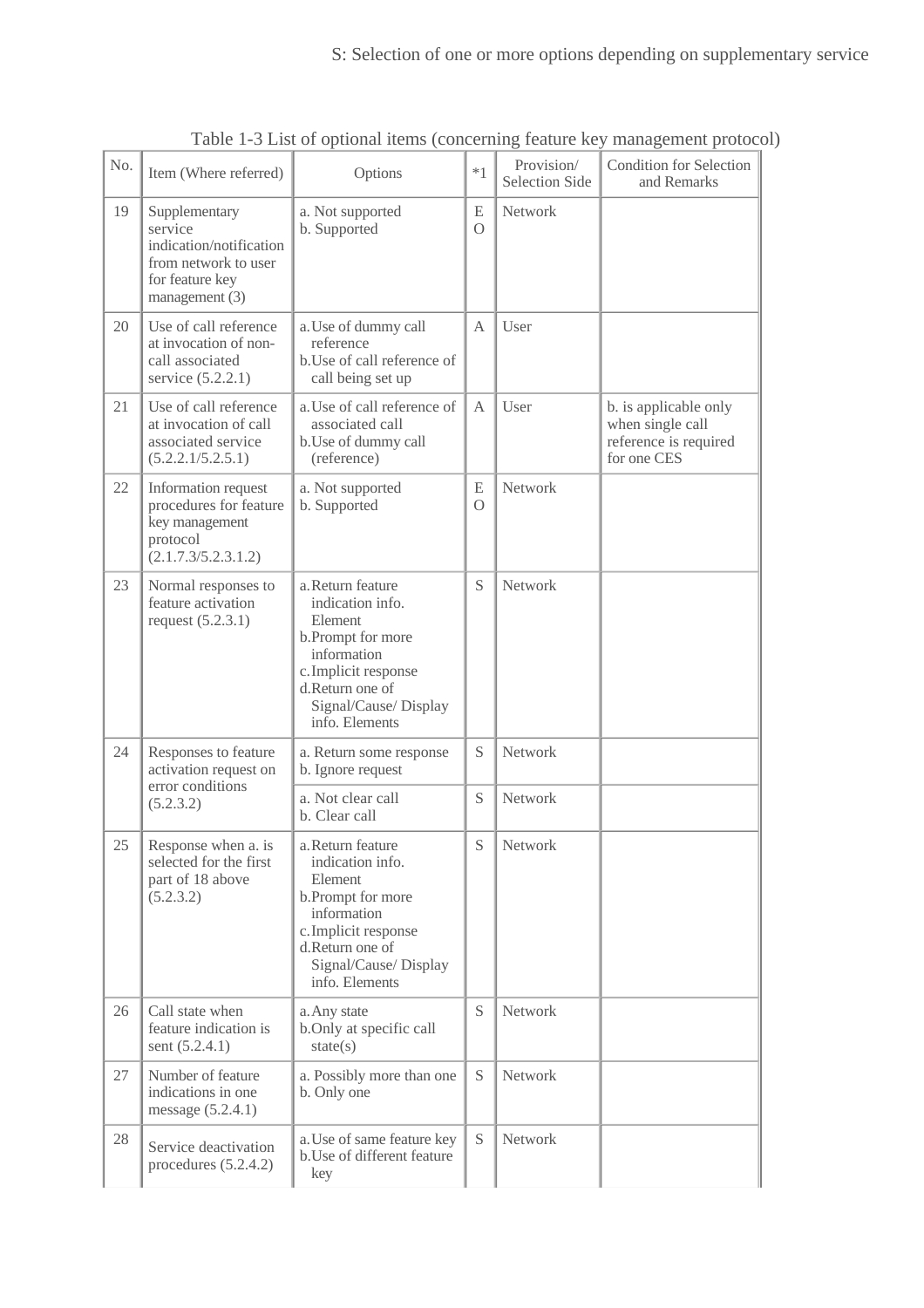| 29 | Transfer method of<br>feature indication<br>info. Element<br>(5.2.4.3) | a. Transfer in call<br>clearing messages<br>b. Transfer using dummy<br>call reference after call<br>clearing | S             | <b>Network</b> |  |
|----|------------------------------------------------------------------------|--------------------------------------------------------------------------------------------------------------|---------------|----------------|--|
| 30 | Responses to multiple<br>feature activation<br>(5.2.5.3)               | a. Act upon first<br>activation only<br>b. Act upon all the<br>activation                                    | E<br>$\Omega$ | <b>Network</b> |  |

\*1 Option selection E: Essential, O: Optional, A: Selection of one or more options S: Selection of one or more options depending on supplementary service

| No. | Item (Where referred)                                          | Options                          | $*1$                  | Provision/<br>Selection Side | Condition for Selection<br>and Remarks |
|-----|----------------------------------------------------------------|----------------------------------|-----------------------|------------------------------|----------------------------------------|
| 31  | Whether to reserve B-<br>channel by network on hold<br>(6.2.1) | a. Reserved<br>b. Released       | $\mathsf{A}$          | <b>Network</b>               |                                        |
| 32  | Number of B-channels<br>reserved $(6.2.1)$                     | a. One<br>b. Multiple            | E<br>$\left( \right)$ | <b>Network</b>               |                                        |
| 33  | Indication of channel on<br>retrieve $(6.2.3)$                 | a. Not indicated<br>b. Indicated | E<br>$\left( \right)$ | Network/User                 |                                        |

Table 1-4 List of optional items (concerning hold procedures)

\*1 Option selection E: Essential, O: Optional, A: Selection of one or more options S: Selection of one or more options depending on supplementary service

| No. | Item (Where referred)                                                                                                | Options                              | $*1$          | Provision/<br><b>Selection Side</b> | Condition for Selection<br>and Remarks                          |
|-----|----------------------------------------------------------------------------------------------------------------------|--------------------------------------|---------------|-------------------------------------|-----------------------------------------------------------------|
| 34  | Extensions of the<br>generic functional<br>protocol for virtual<br>private network (D.1)                             | a. Not supported<br>b. Supported     | E<br>$\Omega$ | <b>Network</b>                      | Based on the bilateral<br>agreement between<br>network and user |
| 35  | Transit counter<br>information element in<br>SETUP message from<br>user to network $(D.2.1)$                         | a. Not included<br>b. Included       | E<br>$\Omega$ | User                                |                                                                 |
| 36  | <b>Transit counter</b><br>information element in<br>SETUP message from<br>network to user $(D.2.1)$                  | a. Not included<br>b. Included       | E<br>$\Omega$ | Network                             |                                                                 |
| 37  | Network specific<br>facilities information<br>element instead of VPN<br>indicator information<br>element $(D.4.1.3)$ | a. Not used<br>b. Used               | E<br>$\Omega$ | <b>Network</b>                      |                                                                 |
| 38  | Burst parameter X,<br>replenishment<br>parameter Y and timer<br>T to support flow<br>control $(D.6.1)$               | a. Not implemented<br>b. Implemented | E<br>$\Omega$ | <b>Network</b>                      |                                                                 |

Table 1-5 List of optional items (concerning virtual private network)